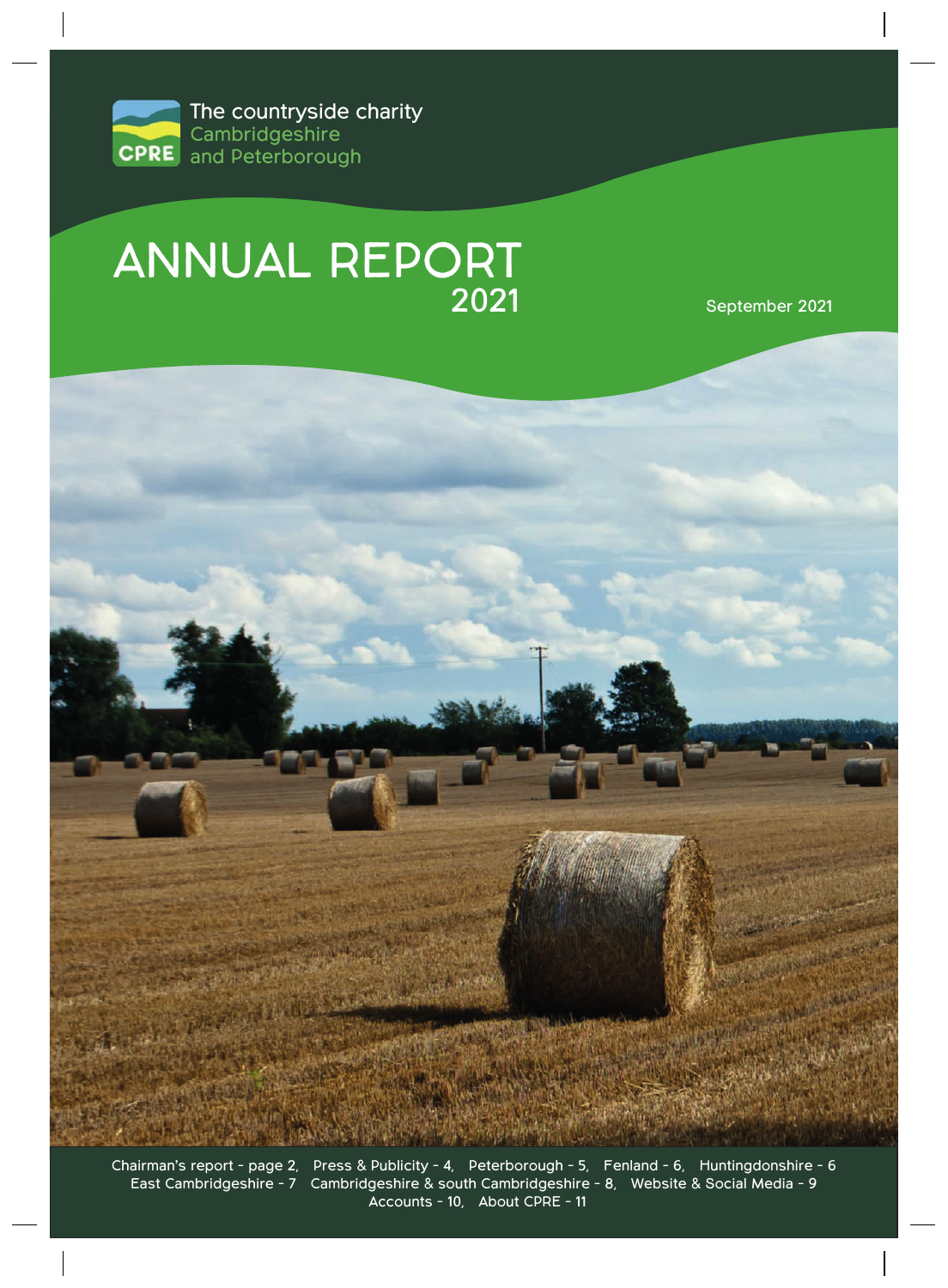### Chairman's report<br>
Chairman's report

One of the effects of the lockdown has been that we could not hold our 2020 AGM, so there was no chance of me trying your patience with the 2019/20 Annual Report. The downside, of course, is having to summarise the last 2 years' activity in this Report.

Despite the pandemic, the number of planning issues and threats to our countryside have continued to grow at an alarming rate. I wish I knew why developers, builders and their staff seem to have been exempt from the controls and constraints that the rest of us have been subject to. Clearly, the single biggest issue that is and will

affect all of us remains climate change. In 2019 the Intergovernmental Panel on Climate Change, IPCC, increased their estimate of sea level rise by 2100 by 10% to 1.1 metres. Meanwhile, the modellers at Climate Central are predicting that, if global temperature rises by 2°C, sea level will rise by 4.7 metres. Temperatures have already risen by 1°C. Either figure clearly

places large areas of Cambridgeshire & Peterborough, especially the Fens, under severe threat. Unless government stops ignoring the problem and starts spending billions on flood defences and stops spending them on more greenhouse gas-causing roads and other developments, our county and with it a large part of our national food supply is at risk. We must get this message across and not rely on our children and grandchildren or campaign groups such as Extinction Rebellion to do it for us. This is a global emergency and we all have our part to play. As I write this in early July, Brazil is suffering its worst-ever drought, the Western USA is experiencing 40°C+ temperatures, many of California's drinking water reservoirs are almost empty and western Canada is on fire. As I said two years ago, we must bring climate change, flood risk and air pollution to the fore in many of the development applications we are faced with. These remain issues which really concern young people with whom we must engage and support.

The UK Government appears to be taking an opposite and highly irresponsible approach with its Planning White Paper. We consider the National Planning Policy Framework (NPPF) to be a developer's charter. The Planning White Paper will effectively put developers in control of the planning process in many places and remove local democracy almost completely. What will happen to the Localism Act, to the Community Rights it

The Planning White Paper will effectively put developers in control of the planning process in many places removing local democracy almost completely.

granted and to all the effort many communities have expended on their Neighbourhood Plans?

For now, we fight on and every day the intensity of the battle in our county increases. Some battles we win, some we lose and others are ongoing. Underlying everything we do in Cambridgeshire is the pressure being created by the appalling concept of the Ox-Cam Arc. This is a concept created by Whitehall mandarins and national government to build 1 million houses and all the associated infrastructure over the south-east of England. It flies in the face of the common-sense approach that the East of England Plan

demonstrated back in 2009. Why build on green fields in the southeast and maximise carbon emissions when there are an estimated 0.5m empty homes elsewhere in England that could be refurbished, plus space for an estimated 1m more on brownfield sites according to government's own brownfield registers? "Greed" is the answer. The south-

east is where land prices and house prices are highest and where developers make most money.

A constantly peddled concept is the need to 'cluster' modern industries like pharmaceutical and medical research, high tech and robotics in the corridor between the universities of Oxford and Cambridge. This really is rubbish! If the pandemic has taught us one thing, it is that these activities are global; clustering or even regular face-to-face meetings are not necessary for them to survive and thrive because we have video-conferencing and other Internet-based technologies. I doubt very much whether many physical journeys took place in order to bring the COVID-19 vaccines into production.

Another core issue we have to deal with is 'greenwash' under various guises such as 'biodiversity net gain', and 'doubling nature'. A particularly local case was the 866,000 native species sapling trees planted along the new A14 by Highways England to replace 400,000 trees and shrubs removed to facilitate the road development. Although apparently "monitored", almost all the trees died and are being replaced. I recommend listening to the talk by David Rogers, Professor of Ecology at University of Oxford, given to the Friends of the Cam, for a detailed evaluation of some of the claims being made:

https://www.friendsofthecam.org/content/oxcamarc-david-rogers

continued on pages 3 and 4 �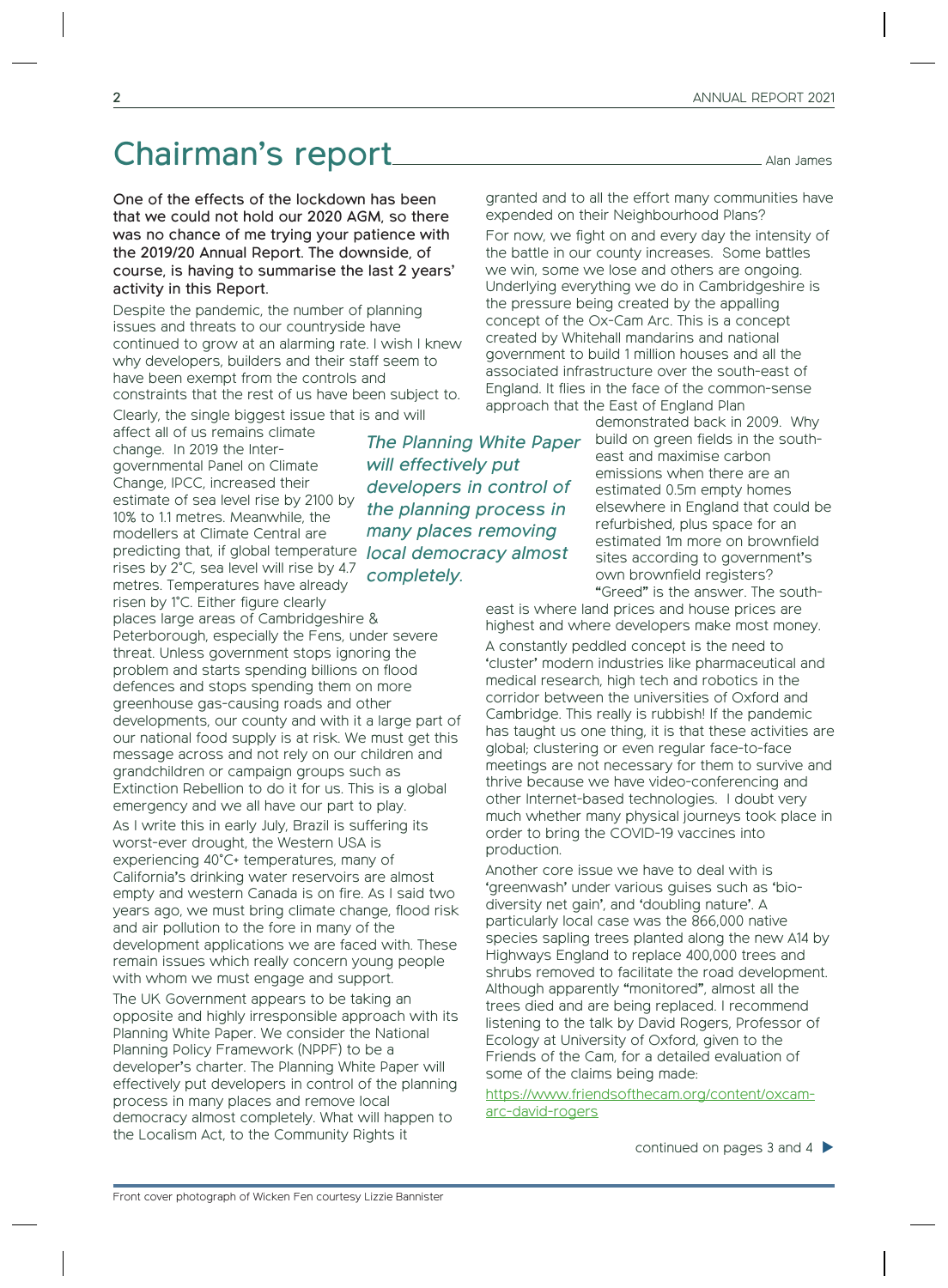In opposing the Ox-Cam Arc, we have been joined by other affected CPRE branches and more information can be gleaned from our joint Challenge the Arc website:

#### https://www.challengethearc.co.uk/

Then we have East-West Rail (E-WR), an HS3-like structure which will snake its way across the countryside of South Cambridgeshire and North-East Bedfordshire. Affected residents have actually been told by E-WR engineers that the route has been designed to break up the maximum area of land for development and not to deliver the core of any integrated transport plan. CPRE supports the principle of re-opening the railway between Oxford and Cambridge, the 'Varsity' line as it was called, but not this blatant stalking horse for yet more

assault on the countryside. We are working with other organisations, supported by local MP Anthony Browne, to halt this project in its current form and to ensure an integrated approach is taken to public transport around Cambridge.

One of the really worrying trends is for planning applications for the most damaging projects to be made via the National

Infrastructure Commission (NISC) route in order to avoid proper scrutiny by local planning authorities and local communities. Increasingly, communities are having things done to them rather than for them or with them. E-WR would be understandable if it were part of the normal rail network, but it is not, it is a separate company. The climate and landscapetoxic busways being proposed by the unelected Greater Cambridge Partnership against the wishes of all local parish councils are also seeking to avoid critical local input. The movement of the Cambridge Waste Water Treatment (WWT) plant into the Green Belt, again rejected by local parish councils, should be the subject of local planning. The Sunnica solar installation on good crop-growing land, crossing the Cambridge-Suffolk border which is really just an energy trading operation dressed up as "green" energy generation is similar, and again local communities are being by-passed. The application to build the largest waste incinerator in Europe in Wisbech we know was deliberately submitted to the NISC in order to avoid the scrutiny of the County Council, which is the local waste authority. The County Council rejected a similar plant at Waterbeach and has not included any new 'energy from waste' plant in its latest Minerals and Wastes Plan approved on 1st July 2021.

CPRE nationally needs to - and hopefully will – thoroughly question this very concerning planning development.

…we have been able to support several beneficial planning applications and recognised the excellent work of the Langdyke Trust protecting the countryside to the north-west of Peterborough.

Meanwhile, we have noticed the increasing failure of local authorities in Cambridgeshire to properly consult local Internal Drainage Boards (IDBs) when examining or making their own planning applications in their district. Often when they do consult, they consult the wrong IDB. There seems to be a complete lack of understanding by planners of the vital role which IDBs play in keeping Fen communities and countryside safe from flooding in winter and drought in summer. Such consultation is a legal requirement and the knowledge, skills and engineering capabilities of the IDBs should be recognised and welcomed by all planning authorities and the Planning Inspectorate. This is ever more important with climate change increasing flood risk and potentially jeopardising national food

supply.

As expected, the decision of East Cambridgeshire District Council to withdraw from their Local Plan process in order to continue, against the examining Planning Inspector's advice, with their misuse of rural exception sites, branded as Community Land Trusts, has led to a rash of speculative planning applications across East Cambridgeshire.

So, what good news is there? Well, the applications for the Waterbeach waste incinerator and the Hinxton Agri-tech Park were both rejected on appeal.

The A14 was not re-designated as a 'smart' motorway.

The Bottisham 'retirement village' in a conservation area has been turned down (but may go to appeal). The application by the Great Ouse Valley Trust (GOVT) for Area of Outstanding Natural Beauty (AONB) status appears to be progressing again and GOVT are doing a great job of bringing the Ouse Valley Way back to a good standard for walkers and visitors.

The Friends of the Cam are now well established and have held some exciting talks and events, each talk attended by hundreds of people.

In the north of the county, we have been able to support several beneficial planning applications and we have recognised the excellent work of the Langdyke Trust protecting the countryside to the north-west of Peterborough.

In East Cambridgeshire we have written in support of the plans to complete the upgrade of the eastwest freight rail route between Felixstowe and Nuneaton with the capacity increases around Ely. The only thing we have questioned is the effect of crossing closures, particularly on the Ely Pits and Meadows SSSI. We have also asked for a clear statement by Network Rail on the effect that this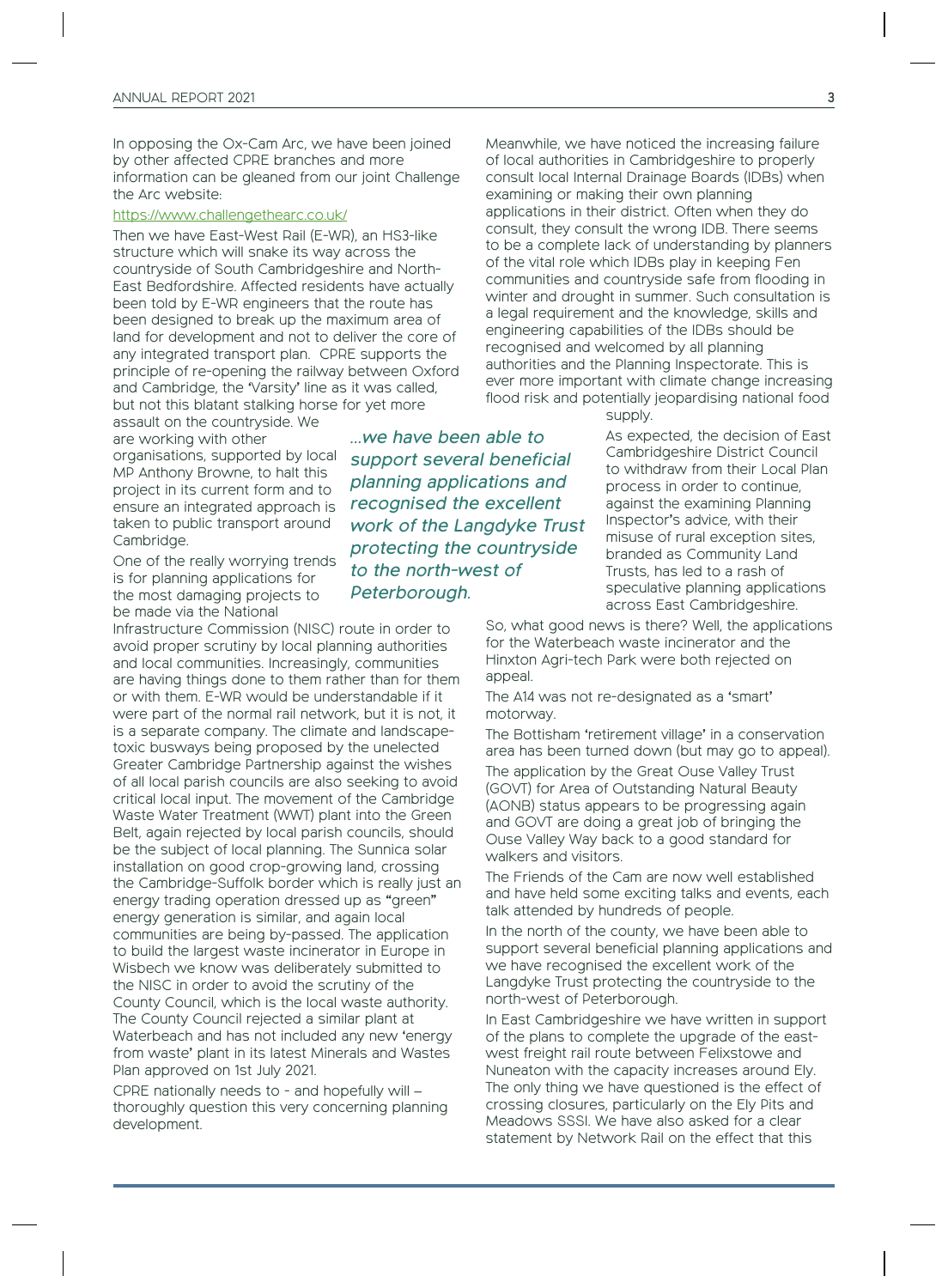upgrade will have on the need for E-WR to carry freight, if at all.

We are continuing to contend with many ongoing issues. In addition to those mentioned above, these include the NE Cambridge Development, the details of the applications and build-out of Waterbeach, Northstowe, Cambourne and Bourn, the A428 Expressway, the possible A10 dual carriageway, the Cambridge and South Cambridgeshire new Local Plan, the A10/M11 Travel Hub in the Green Belt to which we have objected, the Foxton Travel Hub, the West Fields proposal by the University to fill in the Green Belt between the City and the M11 and above all - the Ox-Cam Arc.

Unfortunately, we lost the battle against the application by the Genome Campus for a hotel and major housing development in the countryside. This was passed by South Cambridge District Council who have been successfully prosecuted several times by the Fews Lane Consortium for issues of planning process and are now the subject of a notice of judicial review.

We have welcomed two new trustees to our team. Long time writer and blogger for CPRE Lizzie Bannister joins us with her expert background in environmental science and strong love of the countryside and its economy. Wendy Oldfield, born and brought up in the Fens and an ardent campaigner to reduce the effects of heavy traffic on Fen communities and roads, joins us with a particular brief as membership champion.

Sadly we have said goodbye to our long-time Branch and Regional Administrator Tracey Hipson who has retired for family reasons. Tracey provided the Branch and the Region with excellent administrative support for over 17 years and I am personally extremely grateful to Tracey for all the excellent advice, guidance and instruction that she has provided to me, especially when I first started in this role. I am pleased to say that Tracey has agreed to help us with particular projects on a contract basis as and when the need arises. Following a break of several months without administrative assistance due to the COVID-19 pandemic, we have welcomed Jo McGowan to the post of Branch and Regional Administrator. With Tracey's assistance, Jo has settled into the role and despite having to work from home is already making her mark.

Our social media presence is growing and we will soon have a modernised website. We have introduced new sections on our current website to help promote rural food producers and local rural businesses. If you would like your business to be featured, free of charge, in either section, please send an email to office@cprecambs.org.uk.

We have had a pleasing increase in branch membership.

Our office remains closed but we will be looking to reopen it shortly. It has been moved to a different room on the second floor of the St Ives Town Hall, so we will hopefully be able to inspect it for the first time very soon.

With your help and support we intend to continue our efforts to protect our precious countryside and to ensure healthy, vibrant rural communities within it.

### Press and Publicity Manual Ali Sargent

COVID-19 has inevitably continued to dominate the headlines – as it has the 'spin' on a number of our press releases.

The release explaining our opposition to new plans to stack aircraft arriving at Luton Airport over tranquil Cambridgeshire countryside noted that the pandemic has led to massive reductions in air traffic. Chairman Alan James also argued that that forcing approval for the new air stack at a time when people are distracted by a national crisis was unethical.

Our press release opposing the Ox-Cam arc cited the COVID-19 vaccine developments to demolish the myth that modern industries need to cluster in the same geographical location in order to collaborate effectively.

We were happy to react with some enthusiasm to the announcement in March that the government was cancelling plans for the Expressway. Alan told a BBC Radio Cambridgeshire audience the decision would greatly reduce a major threat to our countryside. However, he questioned why the A428 upgrade was still proceeding to 'expressway' standards.

By early summer, along with the rest of the country, we started to emerge from the COVID-19 chrysalis and were able to spread our PR wings a little. We produced releases supporting initiatives such as the Friends of the Cam's campaign to protect our river and our new trustee, Lizzie Bannister's research on rural England's crucial role in our economic recovery.

4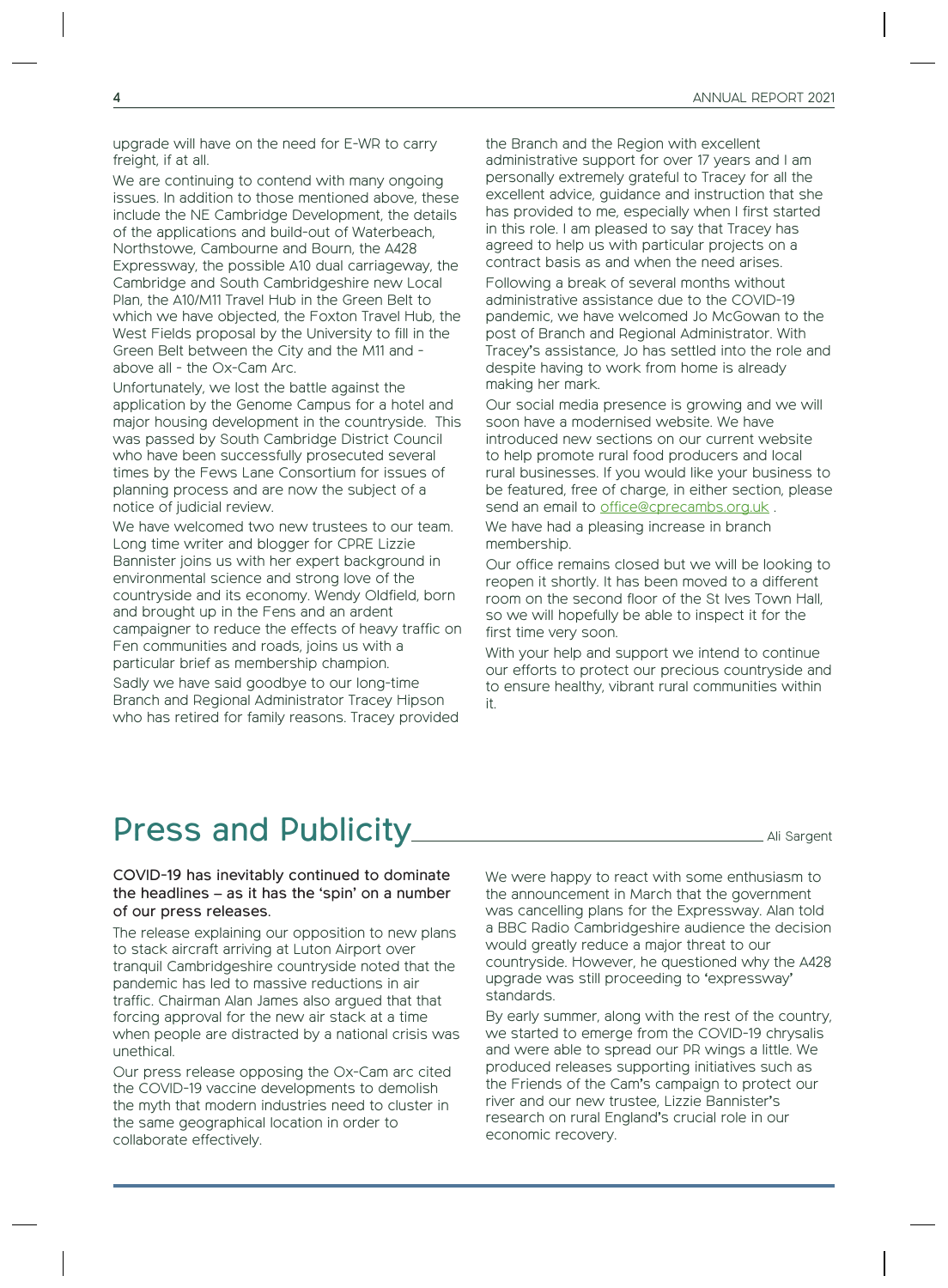## Peterborough Sally Jackson

This has been another challenging year for CPRE in Peterborough and Cambridgeshire. Our greatest challenges, as always, centre on protecting our countryside from unsuitable development, whilst supporting plans to build the right homes in the right places.

We believe that everyone should have a safe place to live and communities must develop and grow, or they stagnate and die out.

The challenge is supporting proposals that will benefit our community, giving a positive gain for

nature, while opposing proposals that provide short term financial gain resulting in long term natural destruction.

In Peterborough this year there have been three major contentious planning applications, which have divided opinion and raised concern.

 $\bullet$  The development of the new Peterborough University site on the City Embankment has raised fears that this will result in a loss of green space in the city centre. The building of a new football stadium for recently promoted Peterborough United is also included in the plan and has been criticised as an unacceptable loss of green space.

CPRE have studied the plans and support this planning application, which will regenerate the city centre and deliver a net gain of usable public open space. The environmentally friendly buildings could accommodate 900 staff and students. This will bring a very welcome footfall into the city centre nearby and will be

vital to the city's recovery from the pandemic.

� A new Lakeside Activity Centre in Nene Park has been approved by Peterborough City Council planners. This includes an Olympic standard climbing facility, which has raised concerns nationally about the impact on open views, wildlife and green space.

CPRE have supported this development which will result in not only much improved leisure and activity facilities for local families, but also enhanced habitats and biodiversity in the park.

� Cambridgeshire County Council have been successful in obtaining planning permission for a Solar Farm and Battery Energy Storage System on land to the south of Buntings Lane, Stanground. The site, which is just under 5 hectares, is part of the former Stanground landfill site and it will aim to provide enough energy to power 700 homes. Extensive ecological surveys, traffic management surveys and consultation events were undertaken.

CPRE supported this proposal with the

qualifications that proper measures were taken to assess the potential of escaping landfill gases for causing an explosion; allowance had been made for safe clearance of the site after its expected 25- 30 year life span; plans were in place for remedial measures if the landfill proved to be unstable; and

that there would be real biodiversity gain once the site was up and running.

As a campaigning charity our main concerns in Peterborough are to:

� Promote campaigning and protect nature and local landscapes providing tranquil places to relax and enjoy with huge skies and accessible open spaces,

> ● Support better planned, more sustainable, affordable places to live in the rural villages,

� Support farmers that provide locally grown seasonal food, store carbon and provide habitat for our wildlife,

� Promote sustainable, realistic transport alternatives to increased

private car travel on roads that dominate large areas of countryside and decimate our wildlife.

� Work towards slowing climate change and encourage sustainable energy provision.

We support the brilliant work of the Langdyke Trust in the west and north of Peterborough and encourage you to look at their website https://langdyke.org.uk/

This has details of community projects going on in local villages to protect and develop natural habitats

continued on page 9 �



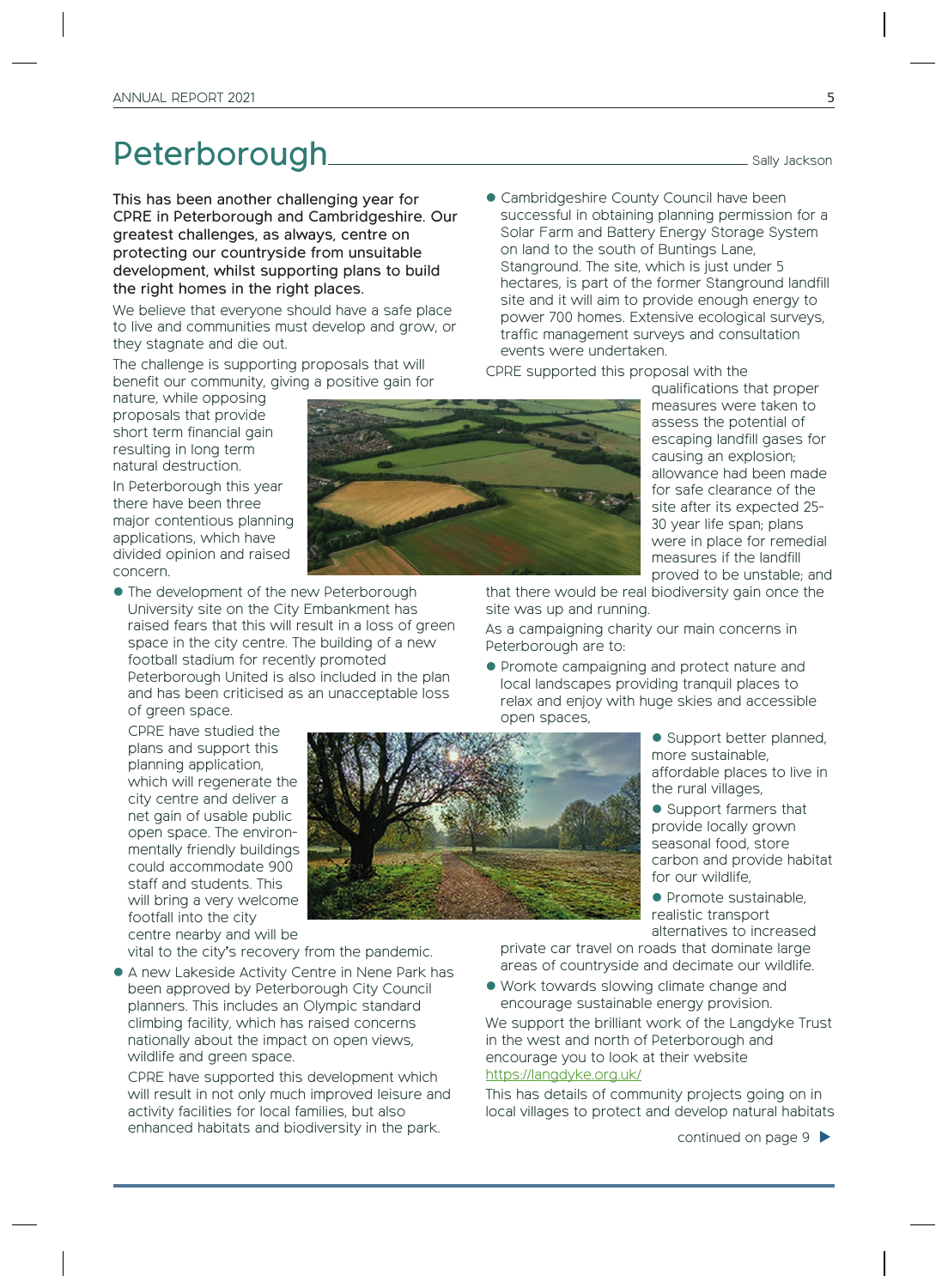# Fenland Alan James

#### We continued to monitor and respond to planning applications in the District and provide advice to residents and members.

The biggest issue facing Fenland is not of Fenland's making, it is climate change. As described in the Chairman's report, sea level rise as a consequence of climate change means increased flood risk to Fenland. With both the main rivers, Nene and Great Ouse, being tidal well inland, this is not just a coastal issue. Current measurements in the Wash show an annual increase in sea level of 3.3mm, up 10% since 2014. It is inexorable. The Environment Agency is taking mitigation steps with bank-raising ongoing in places. However, their funds are limited. The risk resulting from climate change is increased by the additional carbon emissions created by new roads and construction, such as the Ox-Cam Arc. However, such developments create a double whammy for Fenland because they are also the source of increased run-off from the additional hard surfaces they create and this run-off adds to peak flood risk.

The most grotesque planning issue we face in the Fens is the proposed waste incinerator near a school in Wisbech. We are doing all we can to support the local Wiswin campaign group who have a petition calling for the taxation of waste

incinerators on their website https://wiswin.org.uk/

Wisbech is, as many will know, the birthplace of Octavia Hill who, with John Ruskin, started the movement against urban sprawl which resulted in the formation of CPRE and who coined the term "Green Belt".

This application has been branded National Infrastructure to avoid local authority and local residents' close examination. It is not compliant with the County Council Minerals and Wastes Plan which does not include any new waste incinerator site and which does accept the government target of waste authority self reliance, meaning there shall be no net import or export of waste into or from the county.

We requested that Fenland District Council remove the proposal for a development of Manor Park, Chatteris, aka Wenny Meadow, as a site for up to 90 homes, from the Local Plan during its review. Wenny Meadow is a nature-rich, green space much loved and used by the residents of Chatteris.

We objected to an application to build sixteen houses in a green space bordering the Doddington Conservation Area which would have a negative effect upon the historic setting of the Grade II listed Doddington windmill. Our objection supported the comments of the Conservation Officer.

# Huntingdonshire **Gareth Ridewood**

#### We continued to monitor and respond to planning applications in the District and provide advice to residents and members.

We campaigned against proposals by London Luton Airport and NATS to impose a new airplane holding stack over large parts of Huntingdonshire. We called for the proposals to be withdrawn and are very concerned about the potential impacts including loss of tranquillity and noise pollution, impact on climate change and air pollution. We believe these proposals to be premature whilst a wider review of airspace in Southern England is undertaken as part of a government Airspace Modernisation Strategy which itself is currently in delay due to the pandemic. This and wider European aviation policy shows new technology should allow stacking of aircraft to be abandoned through better queue management, delay absorption and higher linear holds - so we see no need for this out dated 'racetrack' hold stacking to blight our area. Air traffic has dropped by over 67% during the pandemic and is not expected to recover for a long time. We are very concerned at the lack of trust in the airspace proposals, which was shared by local MP's. The consultation was limited in nature and did not allow for an objection to be made to the overall proposals - it feels like a done deal. We will continue to work with others to strongly fight these proposals.

Huntingdonshire also faces threats from unconstrained development as part of the Ox-Cam Arc and CPRE continues to fight against any weakening of planning policy. Locally to St Neots, just across the border in Bedfordshire, proposals have been put forward by developers for a socalled garden village of 10,000 new homes in rural countryside. This large scale development would have a great impact on the countryside and local

continued on page 11 �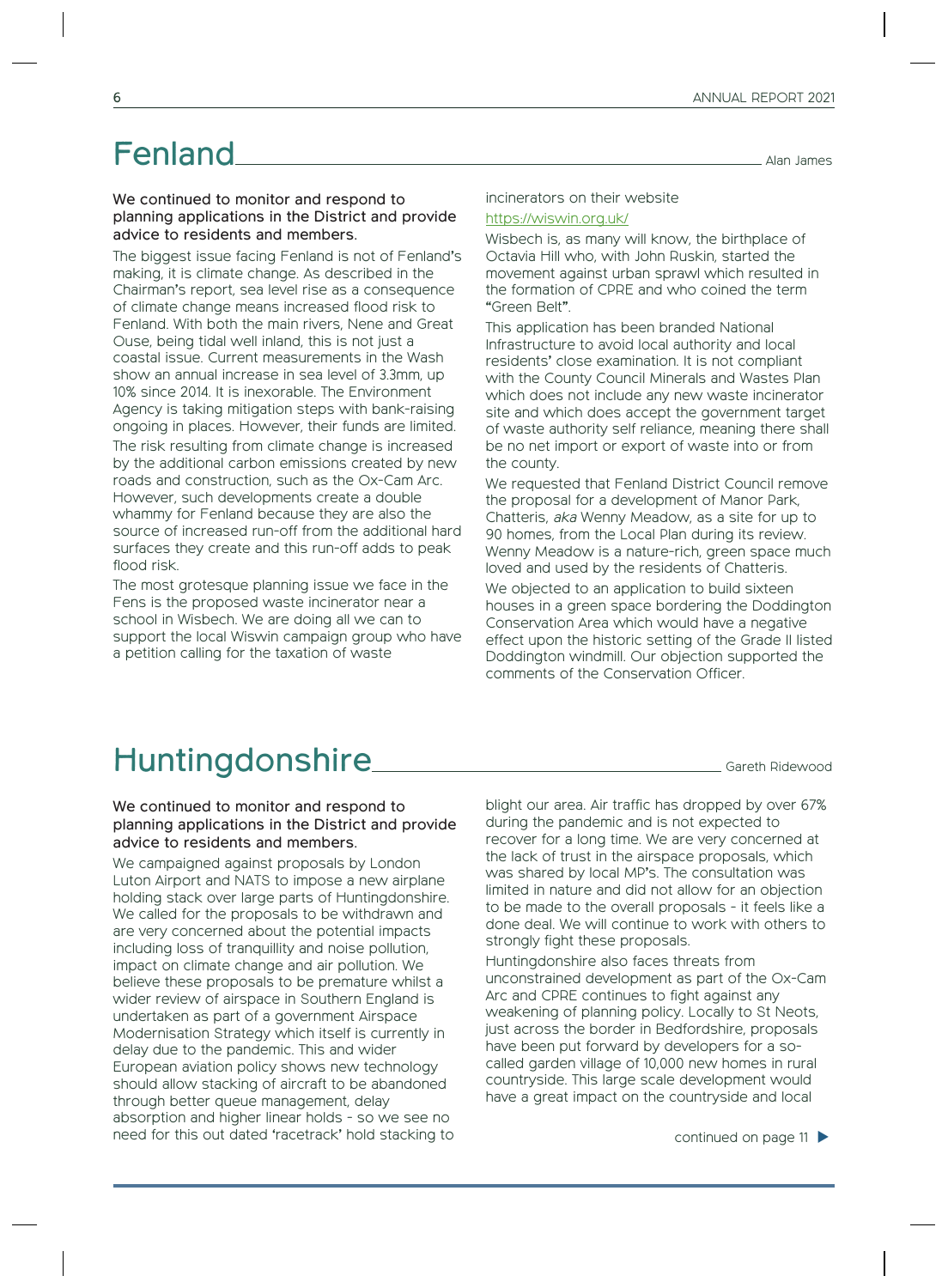### East Cambridgeshire Alan James

Like Fenland the biggest issue facing the District is climate change. As described in the Chairman's report, sea level rise as a consequence of climate change means increased flood risk to large parts of East Cambs. and it is now very likely that the Isle of Ely will become an island again within current lifetimes.

That risk was demonstrated this winter when the local Internal Drainage Boards (IDBs) started pumping on 23rd December, continued until February and the A1123 road was closed at Earith Bridge for several weeks while, further upstream, areas of Huntingdon and St Ives were severely flooded.

It was therefore very concerning to read that the Leader of the District Council proposed a motion against the new Mayor of the Cambridgeshire and Peterborough Combined Authority's (CAPCA), decision to fully implement the recommendations of the report prepared by the Authority's own independent Climate Change Commission led by Baroness Brown of Cambridge which had been established by the previous Mayor.

http://cambridgeshirepeterborough-ca-gov-uk-6985942.hs-sites.com/cpicc

https://www.huntspost.co.uk/news/combinedauthority-climate-recommendation-controversy-8127250

We continue to be very concerned by the District's perceived misuse of the Rural Exception site rules and its branding of developments containing a majority of open-market housing as Community Land Trusts (CLTs) and 'community-led developments'. The resulting quantity of 'affordable' housing, some of which is now being sold under shared ownership schemes, is no more than the standard proportions of 'affordable' housing required of any development under current council policies. During the 2018 Local Plan examination, the council was instructed to remove its 'CLT' policy and proposed sites from the draft Local Plan by the Inspector. The council's reaction was to withdraw from the planning process. This has left the District open to much speculative development.

Most of these developments are being carried out by the East Cambs. Trading Company Ltd (ECTCL) using the trading name "Palace Green Homes" (PGH). It is PGH that is now the promoter and developer of 'CLT' sites within ECDC. The intention was that this organisation would result in a profit for the council, who remain the planning authority. The most blatant abuse has been in Kennett, where the council gave itself planning permission for a 500-home CLT, despite objections from every local

parish council, many residents and many organisations including ourselves.

CPRE nationally is a strong supporter of the CLT movement as a means of providing more rural affordable housing. However, the model being pursued in East Cambridgeshire appears to be more about delivery of market housing outside of planning envelopes than it does about developing truly affordable housing in rural communities. The concern now is that because these developments are funded by large loans from the council and from CAPCA, delays in building caused by shortages and increased prices of building materials, lack of labour and delays caused by COVID-19, will lead to a financial drain on the council as has happened elsewhere. In September 2020 the Haddenham 'CLT' was granted an additional £7k of parish council funds. The accounts of ECTCL for yearended March 2020 showed a trading loss of £500K and it was agreed that in February 2021 loan repayments to the District Council scheduled for March 2021 would be met by the issue of new loans totalling £4.9m from the council. Meanwhile loans to ECTCL from CAPCA for the Haddenham 'CLT' and the Ely MoD site have been rescheduled. This issue would appear to be placing the District Council at considerable financial risk.

This situation is also failing to deliver much-needed affordable homes and this is exacerbated by the apparent collapse of the previous Mayor of CAPCA's much vaunted £100K home policy. It is reported that to date none of those built have been occupied due to their not being accepted by banks or building societies as mortgage-able.

#### https://www.elystandard.co.uk/news/housing/100kcambridgeshire-homes-scheme-in-tatters-8112384

On other matters, we have written in support of the plans to complete the upgrade of the east-west freight rail route between Felixstowe and Nuneaton.

We have supported Suffolk Preservation Soc. and the local campaign group in opposing the largest solar park in the UK on good farmland crossing the county border. The Sunnica site is a NISC application and is also opposed by the local MPs.

We have objected to a speculative application on the hillside between Haddenham and Wilburton for 70 dwellings. We supported re-development of an old factory site in Station Road, Haddenham but requested (unsuccessfully) that existing employment space in two office buildings, one being the old Station House, be retained. We have worked with the local Heavy Commercial Vehicles

continued on page 9 �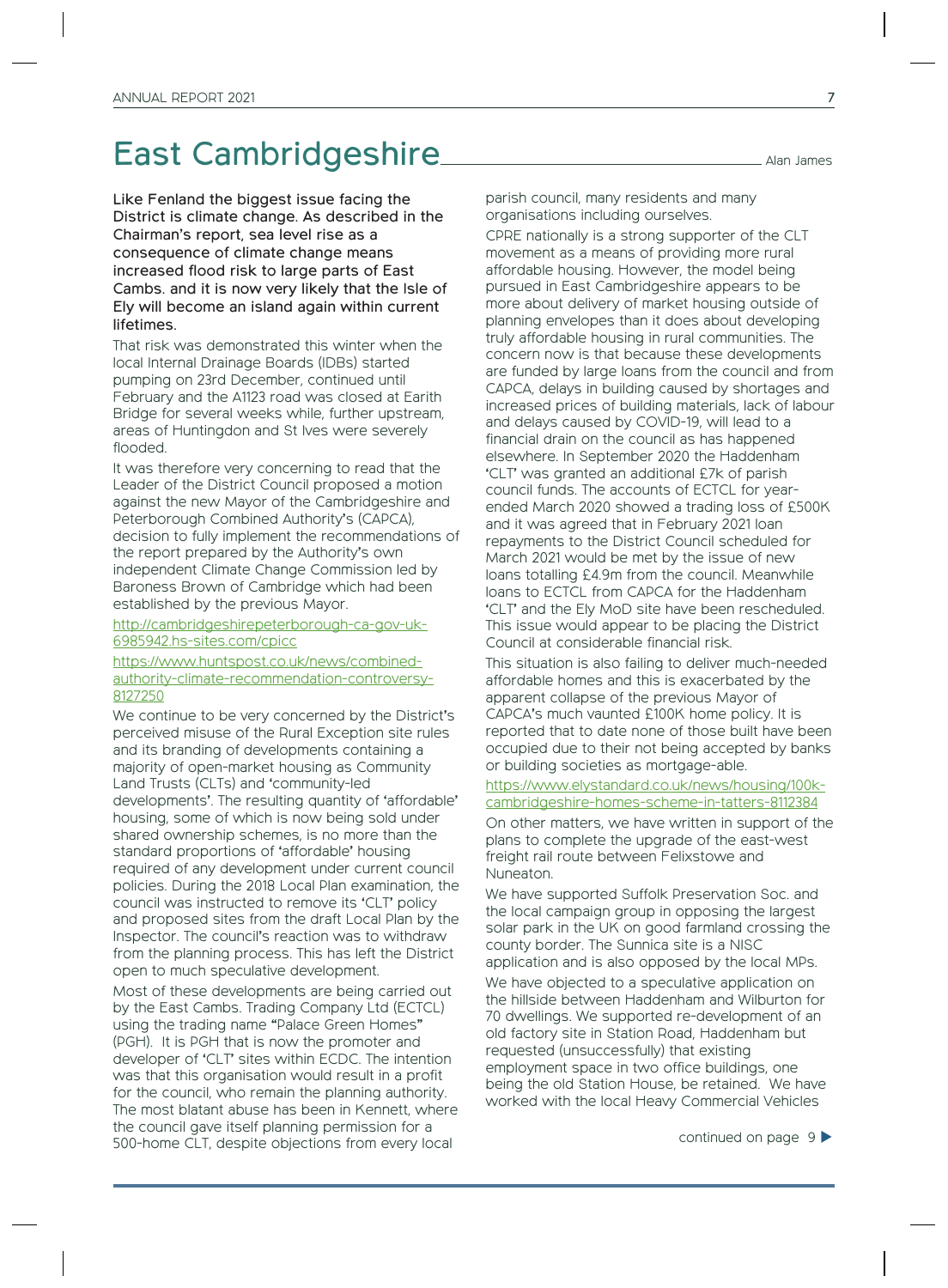### Cambridge & south Cambridgeshire Jane Williams

The area of Cambridgeshire and Peterborough that the branch covers is under unprecedented pressure. This is driven by the government's pursuit of economic growth based upon sectors which are capable of generating huge future returns for the Treasury such as Life Sciences/ Health, Hi-tech, Agro-tech, University and other Research and Development, and the Sciences as a whole.

Because of the amount of building and infrastructure development proposed in South Cambridgeshire and the City the branch has experienced a major increase in the number of consultations it has responded to in the last year.

The branch also works and writes on behalf of communities and gives advice wherever possible to help with planning applications, to protect the Cambridge Green Belt and other surrounding productive farmland which is under serious threat. Protecting the City and South Cambridgeshire corner of the patch by responding to planning applications and consultations has become an almost full-time job. In the current, 2018, City and South Cambridgeshire adopted Local Plans, new settlements have been approved for Waterbeach, Bourn and Cambridge North and areas removed from the Cambridge Green Belt in Fulbourn, Cherry Hinton and Fen Ditton. Extensions to Cambourne and Northstowe have also been approved.

The Cambridge Green Belt, which not only protects the historic City of Cambridge from urban sprawl but also protects the setting of the City, was further reduced in the City 2018 adopted Local Plan. Although the National Planning Policy Framework clearly states that Green Belt should only be built upon in exceptional circumstances, Green Belt boundaries can now be amended by local authorities when writing their Local Plans, requiring only the approval of the Secretary of State, not his/her instigation as before.

The Cambridge Green Belt now faces further threat from the emerging Greater Cambridge Local Plan, a joint plan for Cambridge City and South Cambridgeshire local authorities, work on which commenced immediately following the adoption of the 2018 Plan overseen by the entirely unelected, City-Deal funded, Greater Cambridge Partnership (GCP). The overwhelming response to the 'call for sites' was frightening and the situation became worse when a late response appeared from a company called Thakeham which aimed to develop tens of thousands of houses on open farmland in an arc from Bassingbourn to Foxton.

We fully recognise the need for sustainable transport – but it needs to be integrated and

coherent and not, as currently proposed, totally disjointed and a further threat to the Cambridge Green Belt. The GCP has proposals for more guided busways to the South-East, East, West and North from the City. There are the Cam Metro proposals from the Cambridgeshire and Peterborough Combined Authority (CAPCA) and the East-West Rail (E-WR) proposal of Route 'E', each causing further damage to the countryside and the Green Belt by breaking it up and making it prone to development. Indeed, representatives of E-WR have admitted to residents that such break up (to enable future development) is the primary purpose of the project, not public transport.

Our concerns are that there is no joined-up approach to transport planning between the GCP, CAPCA or E-WR and that all routes cut through the Cambridge Green Belt in sensitive environmental areas. CAPCA is meant to be the transport planning authority for Cambridgeshire and Peterborough but we are waiting to hear what the newly elected Mayor will decide and how he will achieve some level of joined-up thinking between the competing authorities. Will he, for instance, stick to his election pledge to scrap the previous Mayor's plans for the Metro?

Global warming leading to climate change is resulting in increased risk and occurrence of drought in summer and flooding in winter to many communities and to the fertile agricultural land characteristic of the low-lying Fens and their hinterland. The growth agenda also brings challenges for the supply of essential utilities such as water and electricity. Water supply is now a major issue in South Cambridgeshire and the damage to the chalk streams which form the tributaries of the River Cam, caused by over abstraction from the chalk aquifer, is considerable. This has led us to support and participate in a new campaigning group started in Cambridge to protect the river, the Friends of the Cam

https://www.friendsofthecam.org/. They have held three successful lecture evenings, starting with an initial address by chalk-stream campaigner Feargal Sharkey, and recently performed a ceremony to read the Declaration of the Rights of the River Cam, the first river in the UK to have its rights declared.

There is a proposal to move the Anglian Water sewage works from the current brownfield site in Milton to valuable farmland in the Green Belt at Honey Hill in close proximity to the villages of Horningsea and Fen Ditton. This is purely to facilitate the building of additional housing at the Cambridge North East site and is not a strategic

continued on page 10 �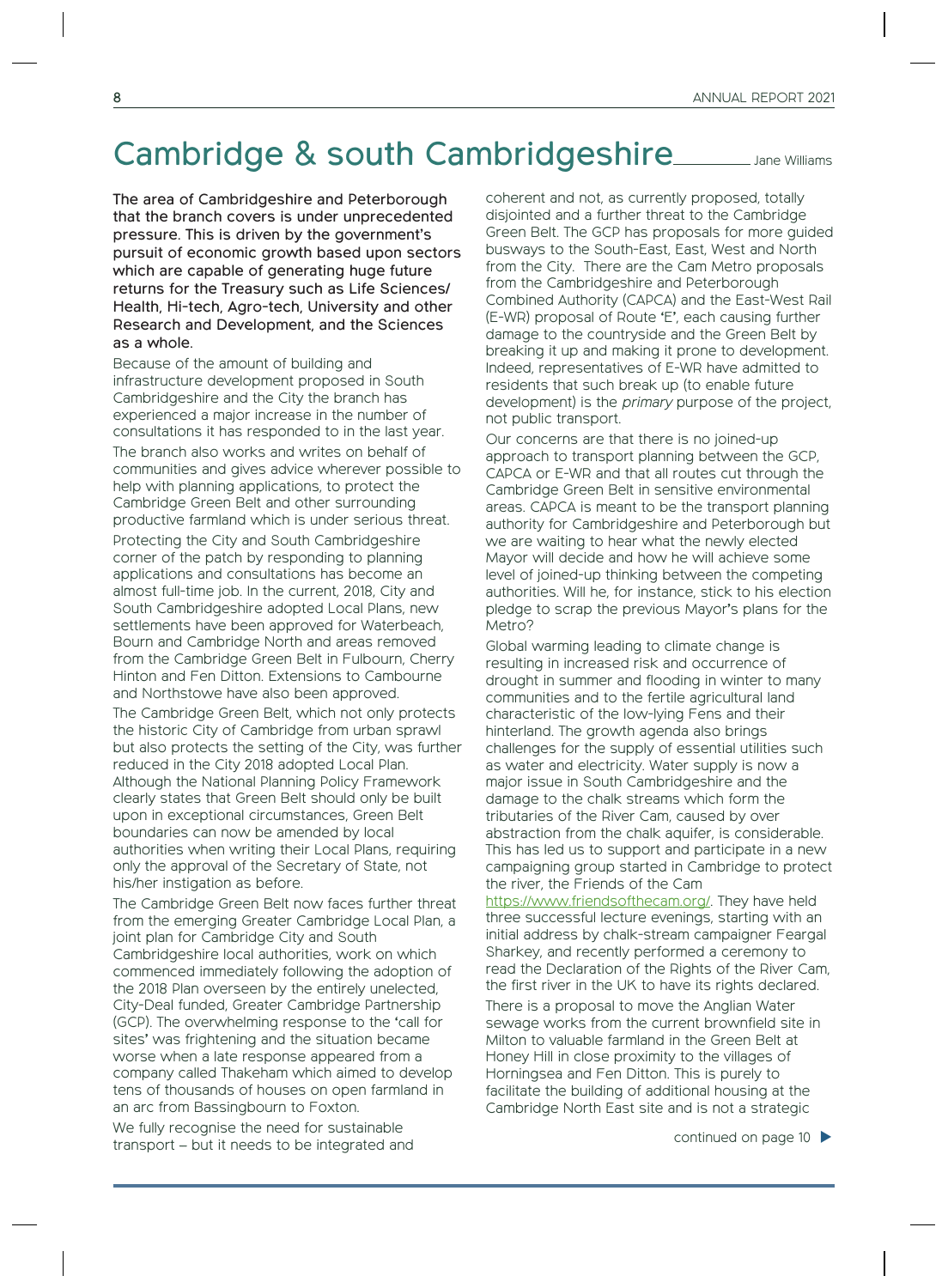#### East Cambridgeshire continued

(HCV) Group and agree with Haddenham Level Drainage Commissioners that proposed gravel extraction close to the river on Haddenham Fen disguised as an agricultural reservoir, should be refused.

We have objected to another 'CLT' at Wilburton, which had led to both a village referendum and a residents' poll expressing 'no confidence' in their parish council. We are examining reported complaints of residents' issues at a further 'CLT' in Stretham.

We are concerned that reports of additional funding for the planning of an upgrade to the A10 between Cambridge and Ely will give rise to further development pressures on the Isle of Ely.

It is of great concern to us that we simply do not have sufficient resources to be able to monitor and respond fully to all the residents and communities that approach us concerning inappropriate planning applications.

#### Peterborough continued

that will eventually provide a green corridor linking the River Welland with the River Nene and Deeping with Stamford.

The trust, which was formed by four locals in 1999, is run by volunteers and manages seven nature reserves, including restored gravel pits, meadow, wet woodland and a county wildlife site.

It has a flock of 100 sheep, 120 household memberships and an enthusiastic and knowledgeable core of volunteers who regularly carry out maintenance tasks.

Well worth a look. It provides positive hope, in a scary and unsettling world that, with the right resources and enthusiasm, we can all make a difference to our wildlife and their habitat.

### Website and Social Media

#### Website

The website http://www.cprecambs.org.uk/ has remained under the original format, hosted by Catlyst2, rather than migrating to the CPRE national charity template and hosting services. The decision was taken on 14th June to employ JS Webservices https://www.jswebservices.com/ to design a new website, re-using much of the existing content, for completion in Autumn 2021.

Since June 2020, a volunteer has been assisting with changing website content and layout, instructing JS Web Services as follows:

- � Removal or archiving of outdated content
- New imagery sourcing
- � Rewriting About Us
- � New sections, notably on Local Foods & Rural Businesses
- New articles
- � Regular refreshing of Home Page News items

Other original content has been produced by professional writer Lorna Watkins, and by volunteer and Trustee Lizzie Bannister. The aim has been simply to keep the website refreshed at minimal cost.

#### **Twitter**

#### https://twitter.com/cprecambs

A keen volunteer took over the Twitter account in 2020 when the followers totalled c. 500. As of 30 June 2021, we have 817 followers and climbing. We tweet local, national and international news on:

- � Legislation, planning, public consultations, construction & engineering, development, transport, green belt
- � Environment, nature, wildlife, rivers, health, litter, hedgerows, other CPRE campaigns
- � Climate change, energy
- Rural life & business
- � Arts & crafts, music events, exhibitions

including a mixture of academic/scholarly and more consumer-oriented items, and to engage with a very wide range of audiences including other campaigning organisations, wildlife groups, local residents, media etc.

#### Facebook

#### https://www.facebook.com/CPRECambridgeshireAn dPeterborough

The Facebook site has 109 Likes and 130 Followers. It is in need of more regular posts e.g. simply taking items from our Twitter feed or from the Facebook sites of other CPRE branches.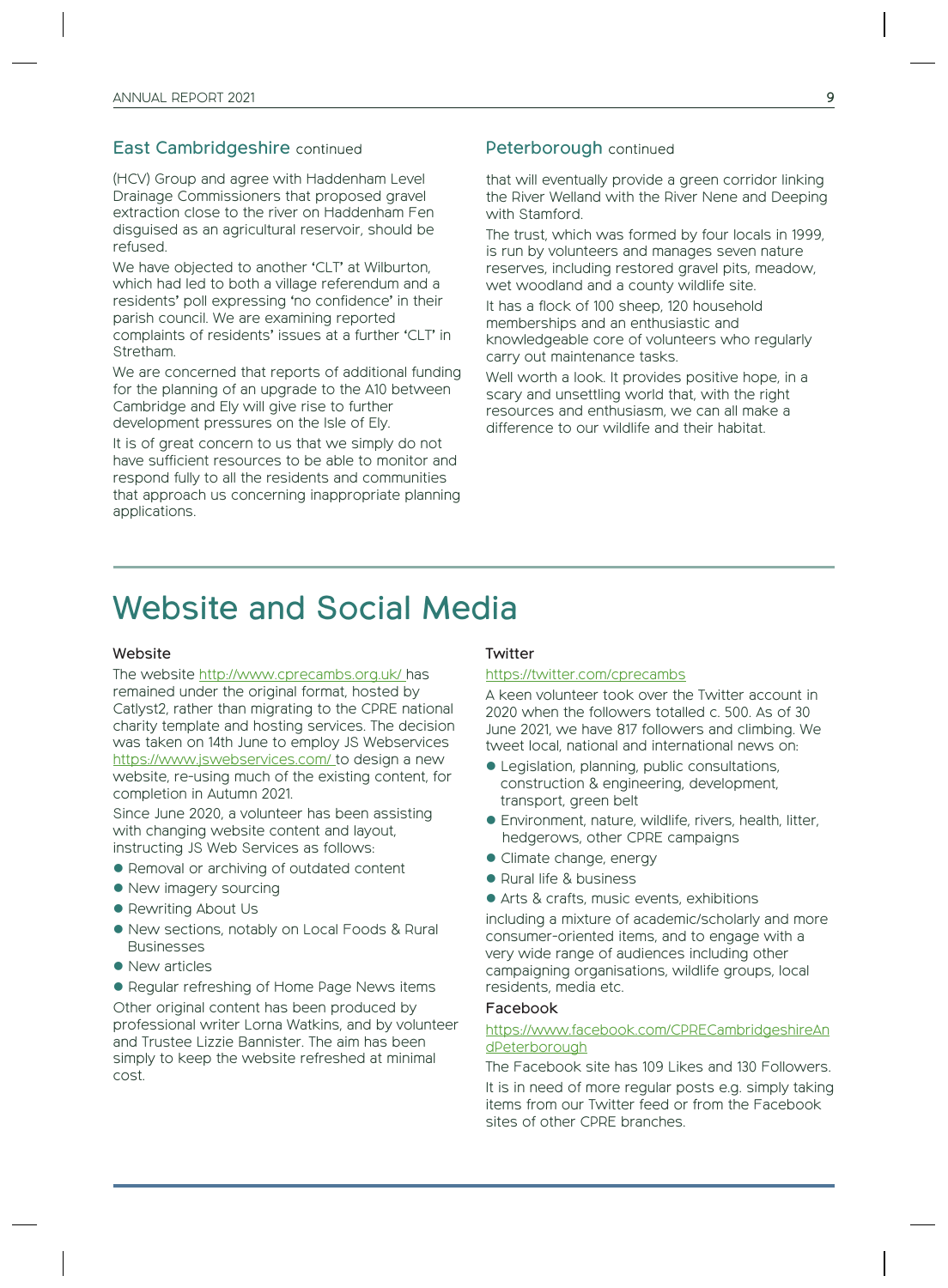#### Cambridgeshire & south Cambs continued

necessity for Anglian Water. The existing sewage works was reportedly 'future-proofed' in 2015 to enable it to cope with an increased population up to 2050. Anglian Water has been granted £227m of public money by way of a government grant to fund the relocation of the works. We objected to the North East Cambridge Plan (NECAP) and we objected to the principle of moving the sewage works in our response to the first consultation comparing possible sites. A second consultation is now underway. We are supporting the 'Save Honey Hill' Campaign Group

#### https://www.savehoneyhill.org/

This is just a brief flavour of some of the work we have been doing and the challenges we face in

South Cambridgeshire. The upside is meeting and working alongside people who care about the places they live, a sense of place, the countryside and the natural environment.

We all know that change occurs and will continue to occur. People need homes and workplaces, we need goods and services, and our country needs a thriving economy and a healthy population. But a continued focus on a growth agenda will not help us face the reality of the global climate crisis. Changes have to be for the good of all and not for a privileged minority. That's why we need to continue to work hard for a better way. Please join us!

### Receipts and payments accounts for the year ending 31st March 2020

Nicholas de Chenu

|                                                       | For the year ending<br>31st march 2020<br>£ | For the year ending<br>31st march 2019<br>£ |
|-------------------------------------------------------|---------------------------------------------|---------------------------------------------|
| <b>Receipts</b>                                       |                                             |                                             |
| <b>CPRE</b> subscriptions received                    | 8,896                                       | 9,230                                       |
| Donations received                                    | 394                                         | 346                                         |
| Interest received                                     | 99                                          | 87                                          |
| Lottery receipts                                      | 181                                         | 173                                         |
| <b>Total receipts for year</b>                        | 9,570                                       | 9,836                                       |
| <b>Payments</b>                                       |                                             |                                             |
| Charitable activities                                 | 12,147                                      | 10,808                                      |
| Governance                                            | 940                                         | 890                                         |
| Total payments for the year                           | 13,087                                      | 11,698                                      |
| <b>Excess of expenditure over receipts</b>            | 3,517                                       | 1,862                                       |
| Balance of Cash Reserves at the beginning of the year | 30,708                                      | 32,570                                      |
| Balance of Cash Reserves at the end of the year       | 27,191                                      | 30,708                                      |

The charity does not have any funds which are of a Restricted nature.

During the year to 31st March 2020 the charity received a steady flow of income from members' subscriptions to CPRE - albeit slightly lower than the previous year £8,896 (2019 £9,230), and donations of £394 (2019, £346) were received.

During the year we spent £1,260 developing our website. All other expenditure for charitable

activities and governance remained within normal boundaries £13,087 (2019 £11,698).

The net result for the year was an outflow of funds of £3,517 which reduced the cash reserves as at 31st March 2020 to £27,191 from £30,708 as at 31st March 2019. The balance of total reserves as at 8th July 2021 is £26,536 which is adequate for our requirements.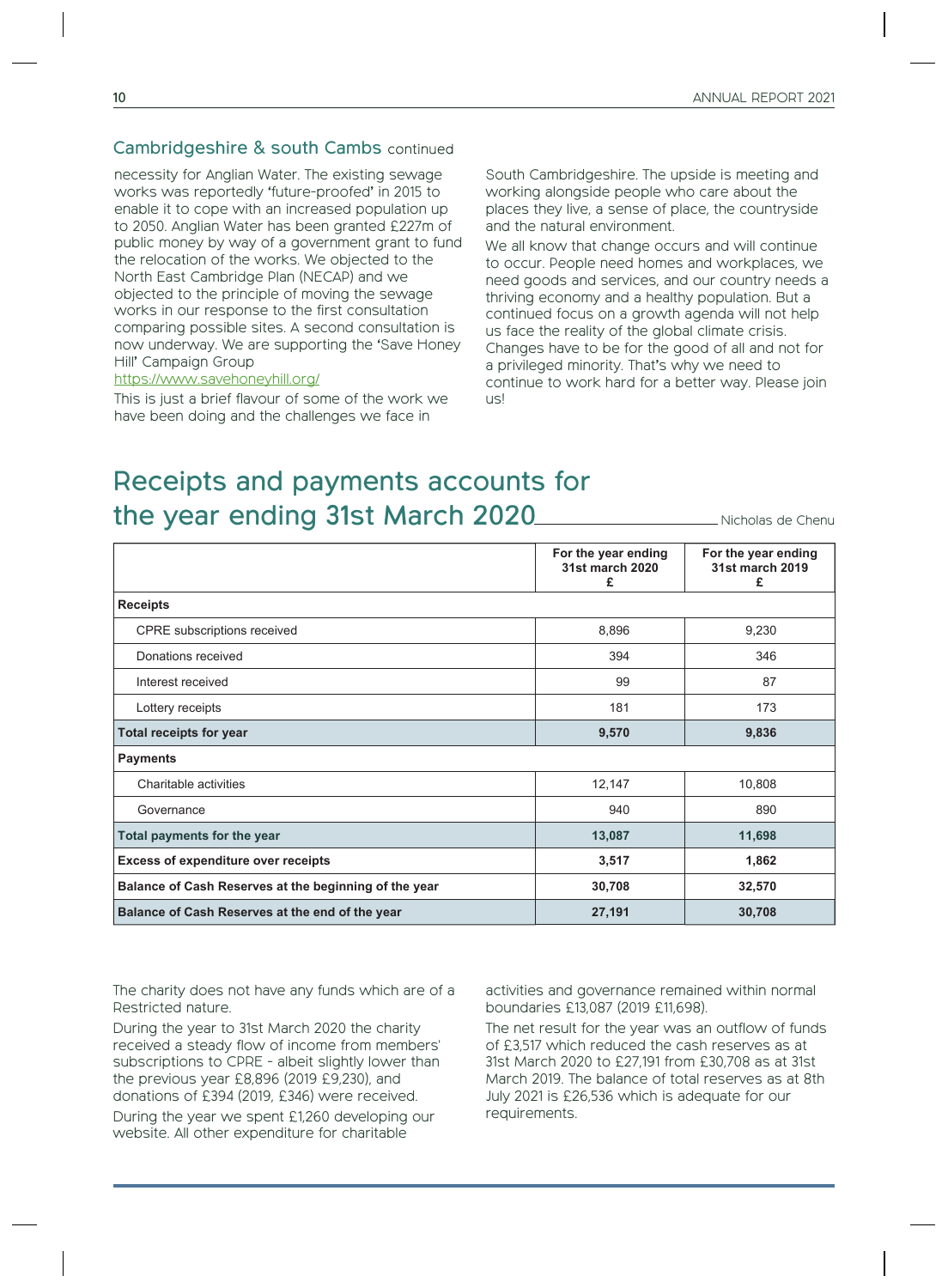#### Huntingdonshire continued

services. Huntingdonshire recently suffered widespread flooding and concreting over the countryside brings added pressure and wider flood risk. There is a danger the payback to support an economic argument for East-West rail is the imposition of large scale development around new stations, putting huge pressure on local services and threatening the countryside and character of Huntingdonshire for ever.

We objected to the proposed near 50% reduction in the size of the Country Park at Alconbury Weald. We continue to support the Great Ouse Valley Trust in campaigning for AONB status (Area of Outstanding Natural Beauty) to help protect the wonderful local countryside, landscapes, nature and biodiversity.

## About CPRE

We campaign for a beautiful and living countryside. We work to influence how we plan our towns and cities to make them better places to live and work, to ensure the countryside is protected for all to enjoy for now and future generations.

Our Patron is Her Majesty the Queen. Our President is Emma Bridgewater.

Nationally, we have around 60,000 members and a branch in every county. CPRE is a powerful combination of effective local action and strong national campaigning. CPRE is a Registered Charity (No. 1089685).

Please note the opinions expressed in this newsletter are those of individual contributors, or the editor, and do not necessarily represent the views of the branch or the national charity.

### CPRE Cambridgeshire and Peterborough Branch

#### President

Christopher Vane Percy

#### Branch Officers

Chairman: Alan James Vice-Chairman: Lawrence Wragg Treasurer: Nick de Chenu

#### Committee Members

Simon Blackley Jane Williams Wendy Oldfield Lizzie Bannister

#### Branch Administrator

Jo McGowan T: 01480 396698 E: office@cprecambs.org.uk

#### Press Officer

Alison Sargent T: 07776 255193 E: Ali.sargent01@outlook.com

### District Contacts and Specialists

Cambridge and South Cambridgeshire Jane Williams

East Cambridgeshire and Fenland

Alan James

Peterborough

Sally Jackson

Huntingdonshire Gareth Ridewood, Simon Blackley

General Planning issues

Branch office

Membership Champion Wendy Oldfield

### Keeping in Touch

CPRE Cambridgeshire and Peterborough are happy to help you. As well as this report and our printed newsletter, there are lots of ways to keep in touch with us. Please contact our office: Tel: 01480 396698.

If you have an email address, sign up for our occasional e-bulletin: office@cprecambs.org.uk Our website is frequently updated with both local and national news and issues. Have a look and tell us what you think: www.cprecambs.org.uk. Write:

CPRE, The Town Hall, Market Hill, St Ives, Cambs PE27 5AL

**S** Follow us on Twitter: @CPRECambs.

**F** And Facebook: CPRE Cambridgeshire and Peterborough.